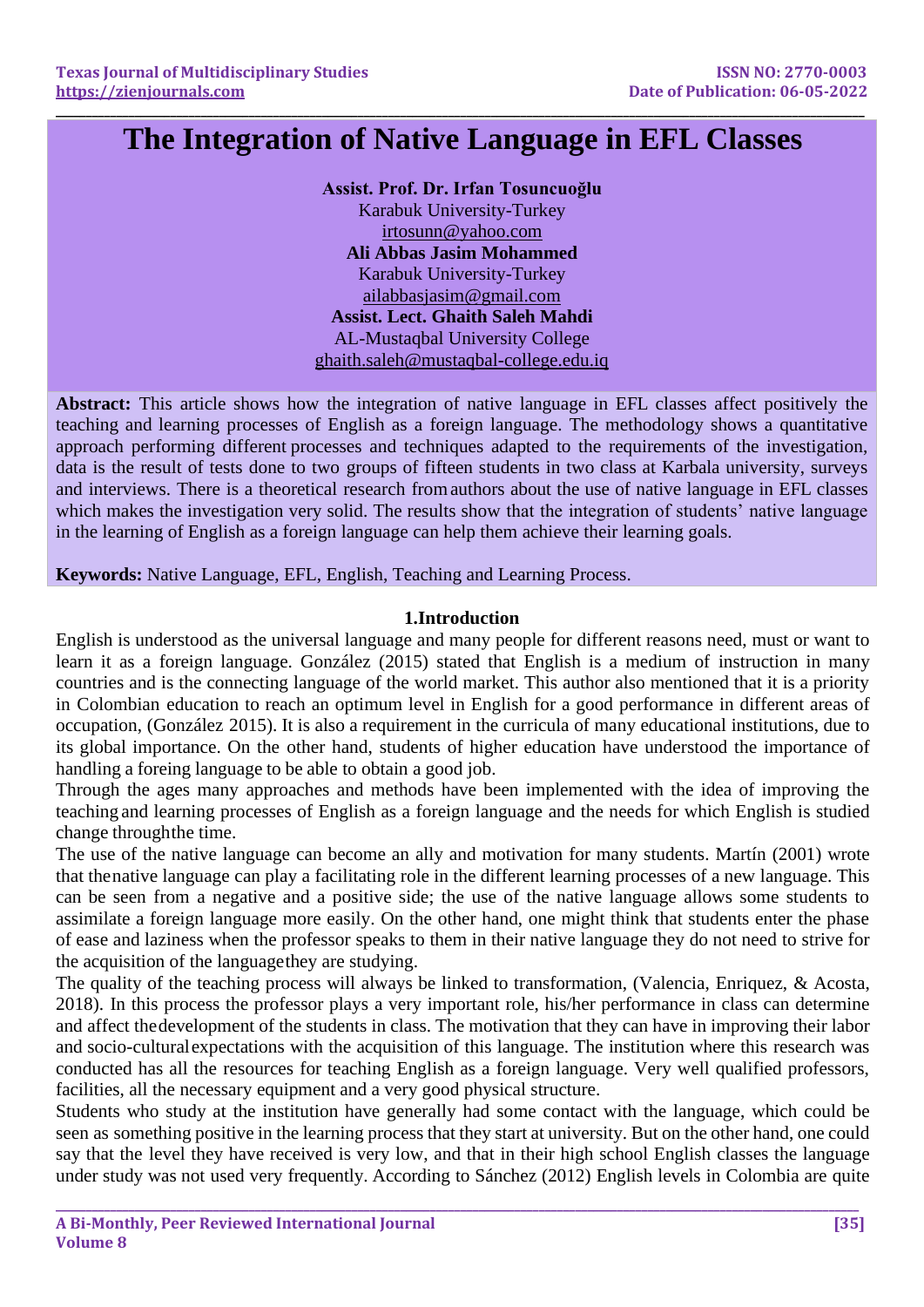low.

# **2.Native Language in the Teaching of a Foreign Language**

**\_\_\_\_\_\_\_\_\_\_\_\_\_\_\_\_\_\_\_\_\_\_\_\_\_\_\_\_\_\_\_\_\_\_\_\_\_\_\_\_\_\_\_\_\_\_\_\_\_\_\_\_\_\_\_\_\_\_\_\_\_\_\_\_\_\_\_\_\_\_\_\_\_\_\_\_\_\_\_\_\_\_\_\_\_\_\_\_\_\_\_\_\_\_\_\_\_\_\_\_\_\_\_\_\_\_\_\_\_\_\_\_\_\_\_\_\_\_\_\_\_\_\_\_\_\_\_\_\_\_\_\_\_\_**

Currently, English is the most common foreign language in the world. The purposes for which English language is used create the need to implement strategies to optimize its learning. As good educators, the need to create strategies that allow the learner to improve the teaching-learning process is visualized. As Valencia, Enriquez and Agredo (2017) stated, the strategy is an integral concept in the field of education.

Many English professors in Colombia wonder if the use or non-use of the native language in English classes benefits or not. Understanding by native language, the first language a person learns. In general the issue of the use of the native language by the professors is not a matter of easy discussion among them since in many cases they think that it is not admitted.

Different studies have provided information about the use of the native language in the acquisition of English as a foreign language. For example, Widdowson (1979) stated:

"... Language students should be aware of what they are doing when they perform linguistic tasks. They should be guided to recognize that these tasks are related to the way they use their own language for the achievement of genuine communication. This principle naturally leads to the association of the language that is learned with that which is already known and to the use of the language for the exploration and extension of their knowledge". (Widdowson, 1979)

Hearn and Garcés (2003) said that the professor use to speak the native language on top of the foreign language, since he/she used to explain and address the students in their native language and not in the language being studied and the books showed grammar in the same way. This teaching model deprived students of a long time of exposure to the foreign language, the first and essential element in the process of acquiring a foreign language.

On the other hand, different authors mention that the use of the native language can be forced in case of physical or emotional security of the student at risk or in disciplinary matters. The use of the native language was also justified when it comes to transmit explanations, expressions or very abstract or complex words and when other strategies become unfruitful.

According to Kavaliauskienė (2009), it is very important to distinguish between teaching using translation as a vocational skill and the use of the native language in a teaching situation as an aid in the learning of a language. We must also take into account concepts such as interlanguage; in the learning of a foreign language, the speaker will produce a linguistic system of transition called interlanguage which is a system that results from the combination of his/her native language with the foreign language he/she learns.

Many have presented the use of the native language in an English class as support, the amount of its use dependslargely on the academic level of the students. It can also lead to a cultural approach to the language under study, but it can lead to a delay in the communication of students in the foreign language. The teaching of English through English is still the main idea, although discrimination against the use of the native language can be very stressful for many learners.

Del Rio (1996) suggested that the student's native language can be a valuable contribution to the foreign language in the classroom. Krashen and Terrell (1983), mentioned that students must use their native language to fill gaps in communication due to their insufficiency to initiate interlanguage statements. O'Malley and Chamot (1990) in their work of academic cognitive approach to language learning, which is based in part on their research on learning strategies, also demonstrated that the native language can be used as a useful learning aid. Corder (1981) seemed to agree on what he considers the use of the native language as a "heuristic technique" that results from the students' strategies to master the language.

Rutherford (1987), another defender of the native language, argueed that, when trying to learn a foreign language, the student is equipped with two types of prior knowledge, the knowledge labels and the knowledge that form it. The first is, as he said:

"An unconscious 'knowledge' or innate 'idea' of what constitutes the organization that the language can assume. This ability is in the student's disposition and is activated every time the student has to deduce the unknown in the language on the basis of their rudimentary interlanguage and secondly, the technical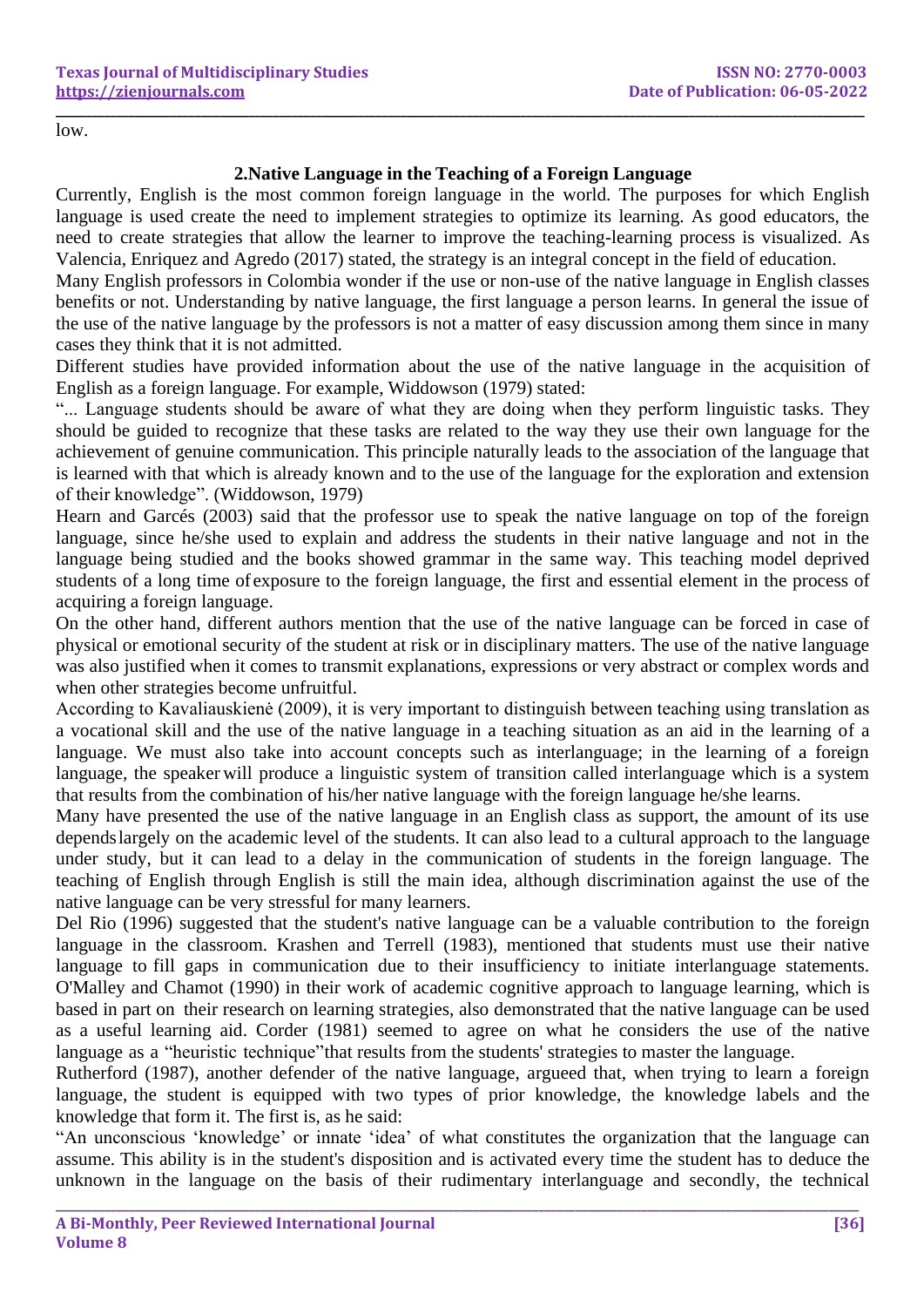knowledge, the mirrors of the mother tongue, their learning experience: temporarily the ability to bend the new language in ways that, with the maximum efficiency, serving the initial will of rudimentary communication." (Rutherford, 1987).

**\_\_\_\_\_\_\_\_\_\_\_\_\_\_\_\_\_\_\_\_\_\_\_\_\_\_\_\_\_\_\_\_\_\_\_\_\_\_\_\_\_\_\_\_\_\_\_\_\_\_\_\_\_\_\_\_\_\_\_\_\_\_\_\_\_\_\_\_\_\_\_\_\_\_\_\_\_\_\_\_\_\_\_\_\_\_\_\_\_\_\_\_\_\_\_\_\_\_\_\_\_\_\_\_\_\_\_\_\_\_\_\_\_\_\_\_\_\_\_\_\_\_\_\_\_\_\_\_\_\_\_\_\_\_**

Texidor (2007) wrote that the use of the native language in the teaching of a foreign language has been a point ofdiscussion since the emergence of the methodology of language teaching. Bolitho (1983) stated that in some moments of language teaching one has to allow the students to say what they want to say, and if they are going todo that, one is going to have to allow them to use their native language on some occasions. The native language brings benefits for the student (Ur, 2000). Clark (1975) pointed out that the native language can be very useful.

Although Atkinson (1983) suggested the limited and careful use of the native language in foreign language classes, he also suggests that it can be used for translation as a technique in teaching, and in relation to this

Widdowson (1979) stated that the translation conceived in a certain way, can be a very useful pedagogical tool, and in some circumstances, can be seen as a service tool. Schweers (1999) stated that English must be the first vehicle of communication in the environment of teaching this language.

# **3.Methodology**

The following is a quantitative research, since it is based on data which is intended to verify ideas obtained with quantitative techniques such as surveys and experimental tests with pre-post exams.

In this research surveys were obtained form students and professors of a university's language institute, where students were asked their opinion about the use of the native language by the professor (Spanish) in their Englishclasses and how beneficial they believe it can be for their teaching and learning process.

They also asked the professors of the institute about the use of the native language (Spanish) by them in their English classes. Additionally, some directors from other institutes were interviewed.

A pre-test and a post-test were done to two (2) groups of students in A2 English level, selecting 15 students at random in each of the groups. The first exam was done before the professor explained the first four units, one of the professors did not use the native language, while the other one gave some instructions in the native language. After the professors explained the two units referring to the exam subjects, the same students were given the test again.

Based on this, an analysis and a description of the data was carried out, taking into account the characteristics of the participants and their interests, trying to establish in what degree the use of the native language affects or benefits in the teaching and learning process of a foreign language. The theory was related to these analyzes in order to make conclusions about the subject.

# **4. Results**

For the following description, we will name one of the professors, professor A (who did not use the native language in his class) and the other one, professor B (who used the native language in his class). The groups studied a weekly three hours English class. For a period of five weeks, the professor's B group was given instructions and the grammar was explained in their native language, while professor's A explained only in the foreign language.

Class in both groups began with the introduction of a new topic in English. After giving the introduction and having presented the new topic, they continued to do evaluation exercises to identify their shortcomings. After having done the written and oral exercises; Failures in the subject were identified. To be sure of the appreciations professor B asked question in Spanish about who was not clear on the subject. At that time some students raised their hands and then proceeded to explain in the native language for a maximum period of 10 minutes. Once the clarifications were made, the class continued in English. While Professor A addressed the same question in English.

The following graphs show the results of the groups before and after the test, where the results have a very small margin of difference.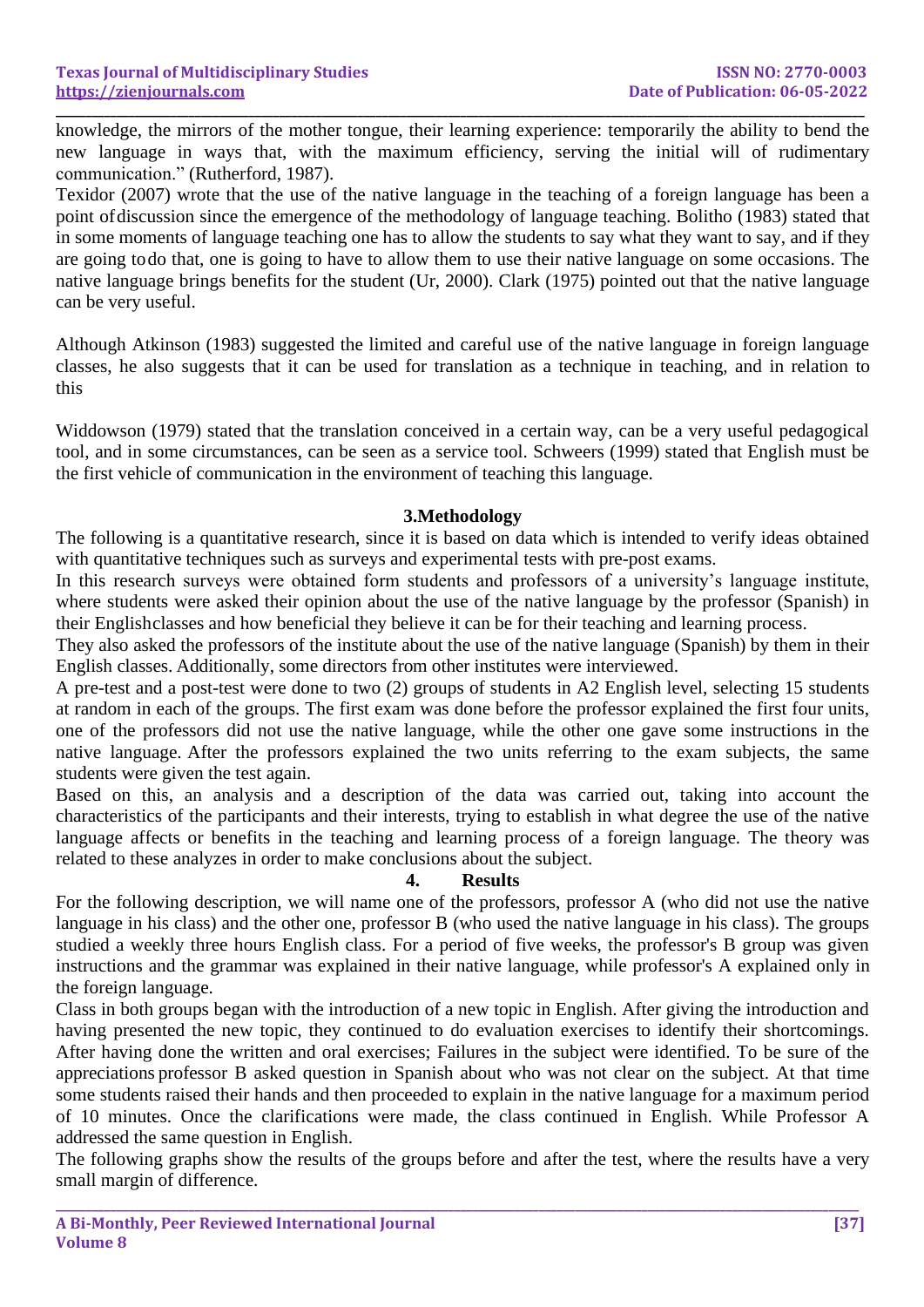Table 1. Average score of the exams in a scale of 0.0 to 5.0 pretest and posttest of group A with 15 selected students

**\_\_\_\_\_\_\_\_\_\_\_\_\_\_\_\_\_\_\_\_\_\_\_\_\_\_\_\_\_\_\_\_\_\_\_\_\_\_\_\_\_\_\_\_\_\_\_\_\_\_\_\_\_\_\_\_\_\_\_\_\_\_\_\_\_\_\_\_\_\_\_\_\_\_\_\_\_\_\_\_\_\_\_\_\_\_\_\_\_\_\_\_\_\_\_\_\_\_\_\_\_\_\_\_\_\_\_\_\_\_\_\_\_\_\_\_\_\_\_\_\_\_\_\_\_\_\_\_\_\_\_\_\_\_**

| Students with average below 3.0 in the pretest.                      | Students with average below 3.0 in the posttest. |                                             |  |  |  |  |
|----------------------------------------------------------------------|--------------------------------------------------|---------------------------------------------|--|--|--|--|
| 93%                                                                  | 60%                                              |                                             |  |  |  |  |
| Students with an average of 3.0 or more in the pretest.<br>posttest. |                                                  | Students with average of 3.0 or more in the |  |  |  |  |
| 7%                                                                   | 40%                                              |                                             |  |  |  |  |

Source: Heriberto Gonzalez Valencia.

Table 2. Average score of the exams in a scale of 0.0 to 5.0 pretest and posttest of group B with 15 selectedstudents

| Students with average below 3.0 in the pretest.         | Students with average below 3.0 in the posttest 100% |  |  |                                             |  |
|---------------------------------------------------------|------------------------------------------------------|--|--|---------------------------------------------|--|
|                                                         | 53%                                                  |  |  |                                             |  |
| Students with an average of 3.0 or more in the pretest. |                                                      |  |  | Students with average of 3.0 or more in the |  |
| posttest.0%                                             | 47%                                                  |  |  |                                             |  |
| Source: Heriberto Gonzalez Valencia.                    |                                                      |  |  |                                             |  |

According to the different theories mentioned in this research, where it is noted that the use of the native language can be a tool in the teaching and learning process of a foreign language, we see that the difference ofthe use or not of this, does not showed a result with significant differences, we see how the professor's B group, who used the native language, did not get a significant difference in the test campared to the group of the professor A who did not use the native language in his class. It must also be taken into account factors such as the disposition of students at the time of the test, since that gives a small margin of alteration in the test.

The results of the questionnaire for the students showed that in 90% of the cases, they agree with the use of the native language in English class as a foreign language. And they also felt the need to use their native language toexpress their needs and doubts in the classroom.

Table 3. Questionnaire for students

|        | Agree to the use of native language in class. Do not agree to the use of native language in class. |
|--------|----------------------------------------------------------------------------------------------------|
| 90%    | 10%                                                                                                |
| $\sim$ |                                                                                                    |

Source: Heriberto Gonzalez Valencia.

In the questionnaire for professors, 80% of them answered that they used the native language as an academic strategy for teaching English, but all of them made different clarifications regarding the time and manner they use it.

Table 4. Questionnaire for professors

| Use of native language in class. | Do not use of native language in class. |
|----------------------------------|-----------------------------------------|
| 80%                              | 20%                                     |

Source: Heriberto Gonzalez Valencia.

In several open talks with professors of the institution about the subject, many agreed on the use of the native language as a pedagogical strategy in their English classes, to explain grammatical clarifications in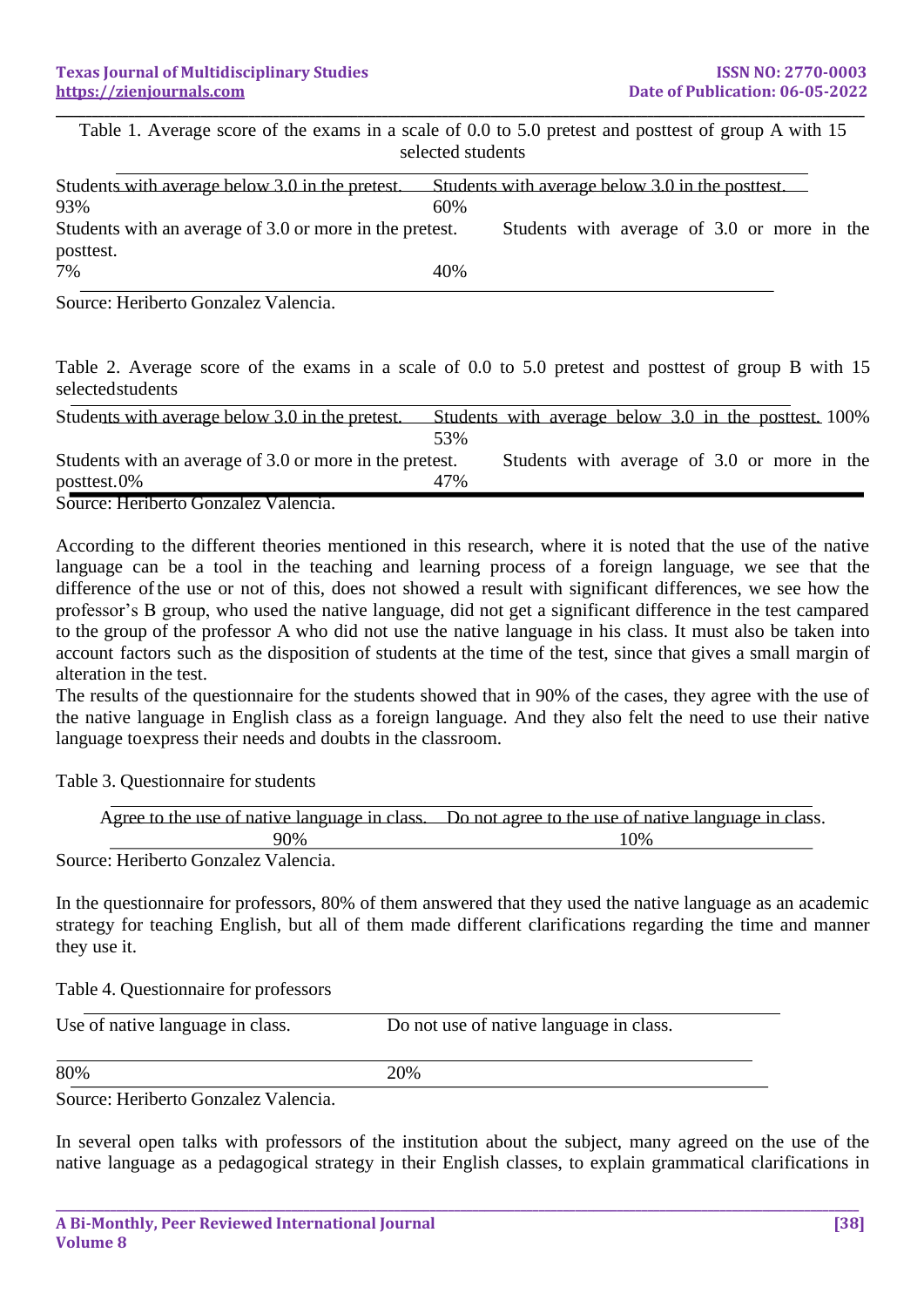which the concepts have not been clear to students; to give very important instructions in which there can be no errors; when there are problems both academic and behavioral.

**\_\_\_\_\_\_\_\_\_\_\_\_\_\_\_\_\_\_\_\_\_\_\_\_\_\_\_\_\_\_\_\_\_\_\_\_\_\_\_\_\_\_\_\_\_\_\_\_\_\_\_\_\_\_\_\_\_\_\_\_\_\_\_\_\_\_\_\_\_\_\_\_\_\_\_\_\_\_\_\_\_\_\_\_\_\_\_\_\_\_\_\_\_\_\_\_\_\_\_\_\_\_\_\_\_\_\_\_\_\_\_\_\_\_\_\_\_\_\_\_\_\_\_\_\_\_\_\_\_\_\_\_\_\_**

In interviews with two directors from different institutions in the region, it was found that the use of the native language is not part of the academic strategy, however they claimed to know of some professors who use it at certain times of their classes.

In our environment, the use of the native language in English class does not stop being something that is not spoken very openly, many professors still think that admitting they use their native language as an academic instrument in the class can be seen as wrong. This is why in the surveys each professor explained his reasons for using it in his classes and all agreed that the use was very little

# **5.Conclusions**

According to everything compiled in the theoretical part of this work and with the results obtained in the pretest and posttest done to students, it was observed that although there is no significant difference, the proper use of the native language English class as a foreign language can be beneficial, since it can facilitate the learning process of students.

On the other hand, it should be mentioned that although it is not possible to give an exact measurement, as to how much time or quantity of the use of the native language should be implemented, if it can be assured that it is not the purpose of this research to support the idea of a translation method in class, since this worsens the possibilities ofthe students of being in contact with the language in study most of the time and reduces their possibilities of practices.

The English professor must be recognized as such, and for this purpose nothing better than the constant use of English in all spaces. However, taking into account the specific characteristics of many students in the university,there are very specific situations and needs in which the use of the native language in the teaching and learning process of English as a foreign language can be decisive for the optimal performance of students and also for them to continue with a high motivation in a long-term learning process such as learning a foreign language.

# **References**

- 1. Atkinson, D. (1983). *Teaching monolingual classes*. London: Longman Group United Kingdom.
- 2. Bolitho, R., Gower, R., Johnson, K., Murison-Bowie, S., Rossner, R., & White, R. (1983). Talking shop: The communicative teaching of English in non-English-speaking countries. *ELT Journal, 37*(3), 235-242. https://doi.org/10.1093/elt/37.3.235
- 3. Clark, R. (1975). Adult theories, child strategies and their implications for the language teacher, In J. P. B. Allen,& S. Pit Corder (Eds.), *The Edinburgh Course in Applied Linguistics* (Vol. 2., pp. 291- 342). London: OxfordUniversity Press.
- 4. Corder, S. P. (1981). *Error analysis and interlanguage*. Oxford: Oxford University Press.
- 5. Del Río, M. J., & Sánchez Cano, M. (1996) *Psicopedagogía de la Segunda Lengua*. En Escoriza Nieto, J.Psicología de la Instrucción. Barcelona. EUB.
- 6. González, H. (2015). La integración de la tecnología como herramienta significativa en la enseñanza del inglés como lengua extranjera. *Revista Horizontes Pedagógicos, 17*(1), 53-66.
- 7. Hearn, I. y & Garcés Rodríguez, A. (2003). *Didáctica del Inglés para primaria*. PEARSON EDUCATION,Madrid.
- 8. Kavaliauskienė, G. (2009). *Role of mother tongue in learning English for specific purposes*. Mykolas RomerisUniversity, Vilnius, Lithuania
- 9. Krashen, S., & Terrell, T. D. (1983). *The Natural Approach*. Pergamon.
- 10. Martín Martín, J. M. (2001). *Nuevas tendencias en el uso de la L1*. Universidad Pablo de Olavide, Sevilla Ministerio de Educación Nacional de Colombia. (1999). *Lineamientos curriculares, idiomas extranjeros*.